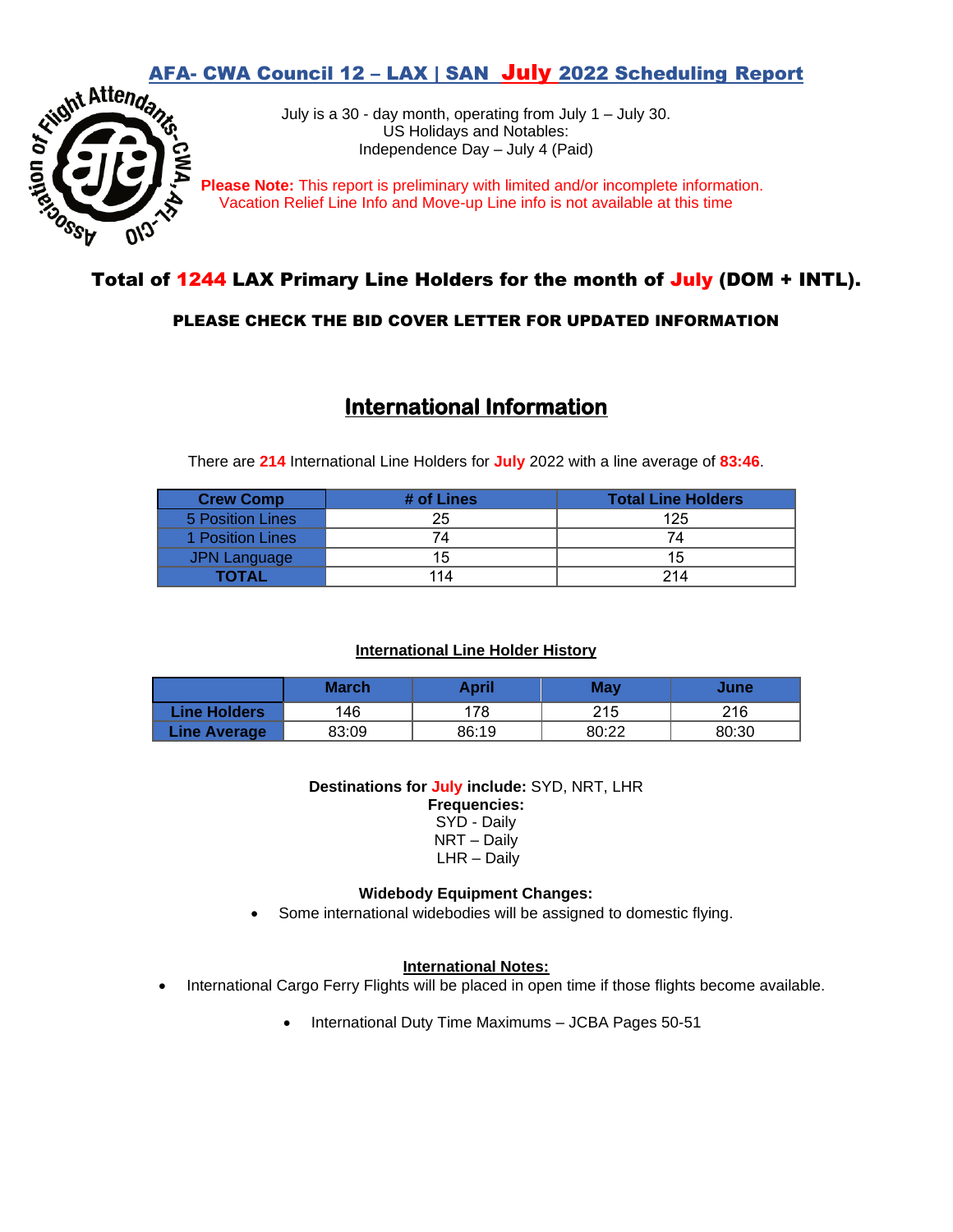# **LAX Domestic Information**

There are a total of **1030** domestic line holders for **July** 2022 with a line average of **84:02.**

| <b>Crew Comp</b>      | # of Lines | <b>Total Line Holders</b> |
|-----------------------|------------|---------------------------|
| 3 Position Lines      | 253        | 759                       |
| <b>Position Lines</b> | 259        | 259                       |
| SPN Language          | ィウ         | 12                        |
|                       | 524        | 1030                      |

#### **LAX Domestic Line Holder History**

|              | March                  | ∖pril | Mav   | June  |
|--------------|------------------------|-------|-------|-------|
| Line Holders | 668                    | 74 0  | 779   | 931   |
| Line Average | <b>Qつ・にイ</b><br>D∠.ວ ເ | 83:55 | 74:59 | 75:02 |

#### **Domestic Notes:**

- Domestic line averages comply with JCBA Section 7.A.3. Each line value is set to a minimum 69:00 hours.
- Due to additional reduction in flying as a result of COVID-19, all locations have a significant decrease in line holders.

## **LAX Reserve Information**

There are **30** Reserve lines for the month of **July** 2022. There is **7** International **Purser** Reserve line. There are **3 Spanish** Reserve lines. There is **3 Japanese** Reserve line

#### **Additional Day off RSV Lines**

| <b>13 Days Off</b> | 14 Days Off | 15 Days Off | 16 Days Off |
|--------------------|-------------|-------------|-------------|
| NΟ                 | NΟ          | ΝC          | ΝO          |

• ALL **RSV** lines have **12** days off.

• All **Language and Purser** RSV lines have **12** days off.

# **San Diego Domestic Information**

There are a total of **102** domestic line holders **July** 2022 with a line average of **84:01.**

| <b>Crew Comp</b> | # of Lines | <b>Total Line Holders</b> |
|------------------|------------|---------------------------|
| 3 Position Lines | 29         |                           |
| 1 Position Lines | 15         | 15                        |
| TOTA.            | 44         | 102                       |

## **San Diego Reserve Information**

There are **7** Reserve lines for the month of **July** 2022.

ALL RSV lines have **12** days off.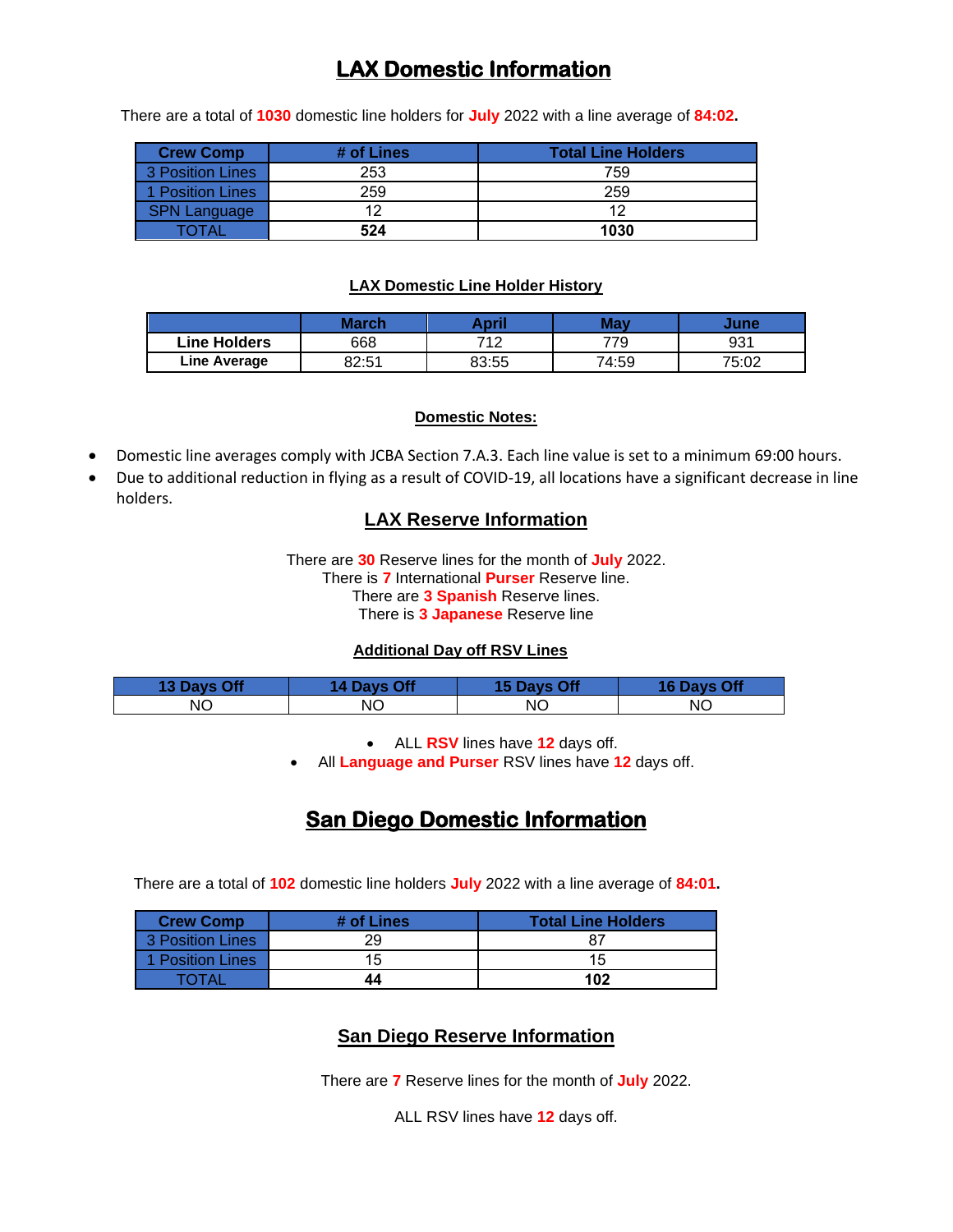#### **Reserve Notification**

A Reserve will receive one of the following four assignments for the next day from Reserve Preferencing:

- 1. *Specific pairing*: The flight attendant will receive an acknowledgment window in CCS and is free from contact until reporting for the pairing.
- 2. *Standby Reserve assignment*: The flight attendant will receive an acknowledgment window in CCS and is free from contact until reporting for Standby.
- 3. *Release*: The flight attendant will receive an acknowledgment window in CCS when released from that day of availability.
- 4. *Ready Reserve*: The flight attendant will **not** receive an acknowledgment window in CCS advising that they are on Ready Reserve and are required to remain available for contact. Their Master Schedule will simply reflect that they still have a Reserve Availability Day (shown as a blank on the Master Schedule).

Reserves who are assigned a pairing, a Standby Reserve assignment or are released, **will** be notified via CCS Priority Message.

#### **Reserve Assignments Reporting between 0001 and 0459**

When Reserve Preferencing is run each night, it assigns trips for the next day with report times between 0500 HDT and 2400 HDT. Trips reporting between 0001 HDT and 0459 HDT are to be assigned to Ready Reserves.

As a result of the Notice of Assignment rules in Section 8.K., most assignments for trips reporting between 0001 HDT and 0459 HDT will have to be made during the day, prior to Reserve Preferencing. Those assignments would go to Reserves who are Ready Reserves for that day and also on Reserve availability days for the next day as well as the requisite number of days necessary to cover the assignment.

#### **Example:**

On October 2, scheduling will assign, through Reserve Preferencing, all trips with check in times between 0500 HDT and 2400 HDT on October 3. Trips reporting between 0001 HDT and 0459 HDT on October 3 will need to be assigned on October 2 to a Ready Reserve who is on call on October 2 and who will also be on Reserve on October 3 and has days of availability for the length of the trip (or who can be assigned into their first or second day off if necessary to cover the trip).

It is possible to assign a trip reporting between 0001 HDT and 0459 HDT to a Ready Reserve who is returning from their day off at 2400 HDT, if the trip cannot be covered earlier with another Ready Reserve. Reserves coming from days off are required to be available for contact at 0001 HDT of their first day on call and available to report for duty at 0400 HDT or later.